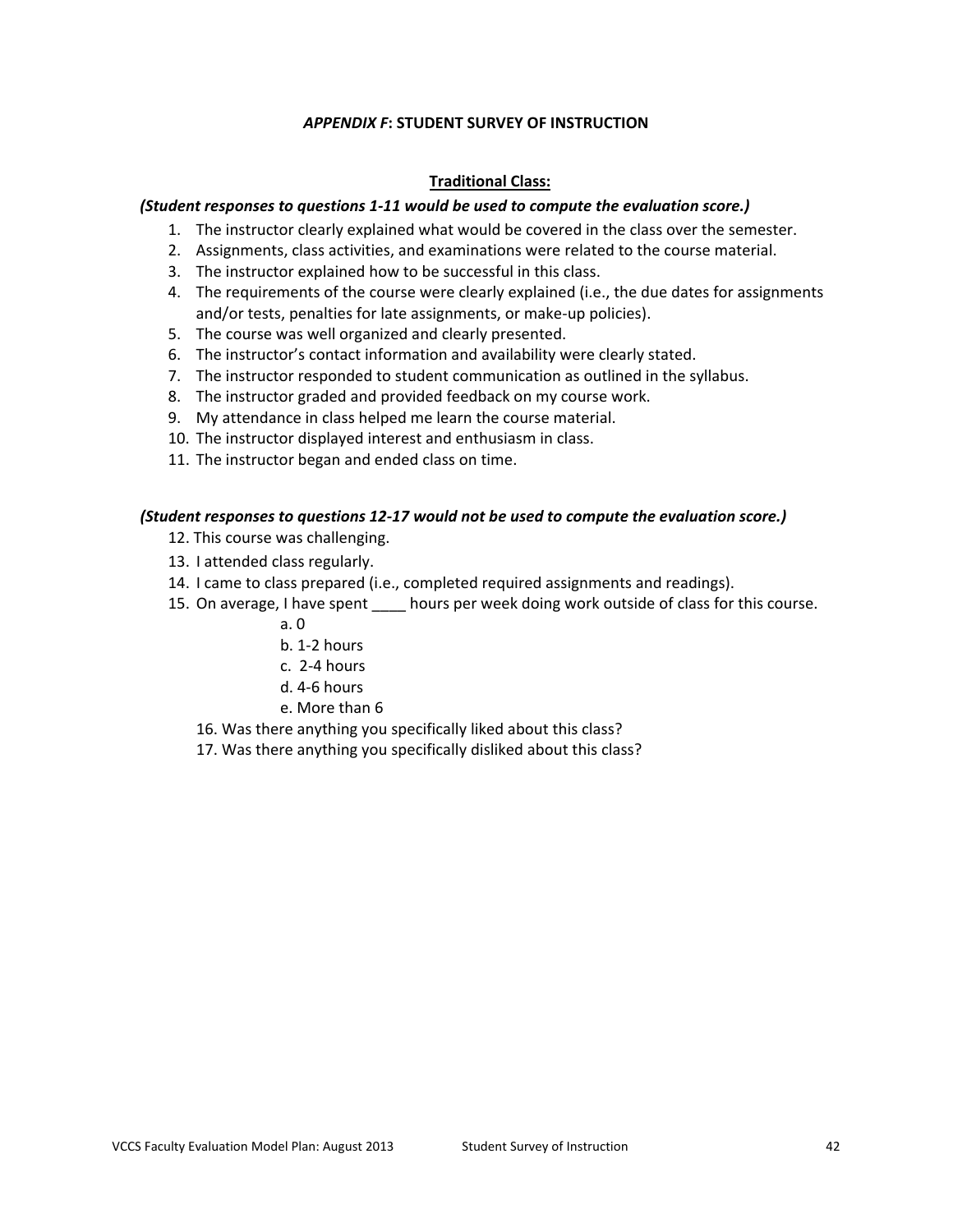# **Hybrid Class:**

#### *(Student responses to questions 1-11 would be used to compute the evaluation score.)*

- 1. The instructor clearly explained what would be covered in the class over the semester.
- 2. Assignments, class activities, and examinations were related to the course material.
- 3. The instructor explained how to be successful in this class.
- 4. The requirements of the course were clearly explained (i.e., the due dates for assignments and/or tests, penalties for late assignments, or make-up policies).
- 5. The course was well organized and clearly presented.
- 6. The instructor's contact information and availability were clearly stated.
- 7. The instructor responded to student communication as outlined in the syllabus.
- 8. The instructor graded and provided feedback on my course work.
- 9. The online instructional materials (for example: Web sites, videos, and/or documents) were accessible and easy to use.
- 10. The online instructional materials (for example: Web sites, videos, and/or documents) helped me learn the course material.
- 11. The campus class meetings helped me learn the course material.

### *(Student responses to questions 12-17 would not be used to compute the evaluation score.)*

- 12. This course was challenging.
- 13. I attended class regularly.
- 14. I came to class prepared (i.e., completed required assignments and readings).
- 15. On average, I have spent \_\_\_\_ hours per week doing work outside of class for this course.
	- a. 0
	- b. 1-2 hours
	- c. 2-4 hours
	- d. 4-6 hours
	- e. More than 6
- 16. Was there anything you specifically liked about this class?
	- 17. Was there anything you specifically disliked about this class?